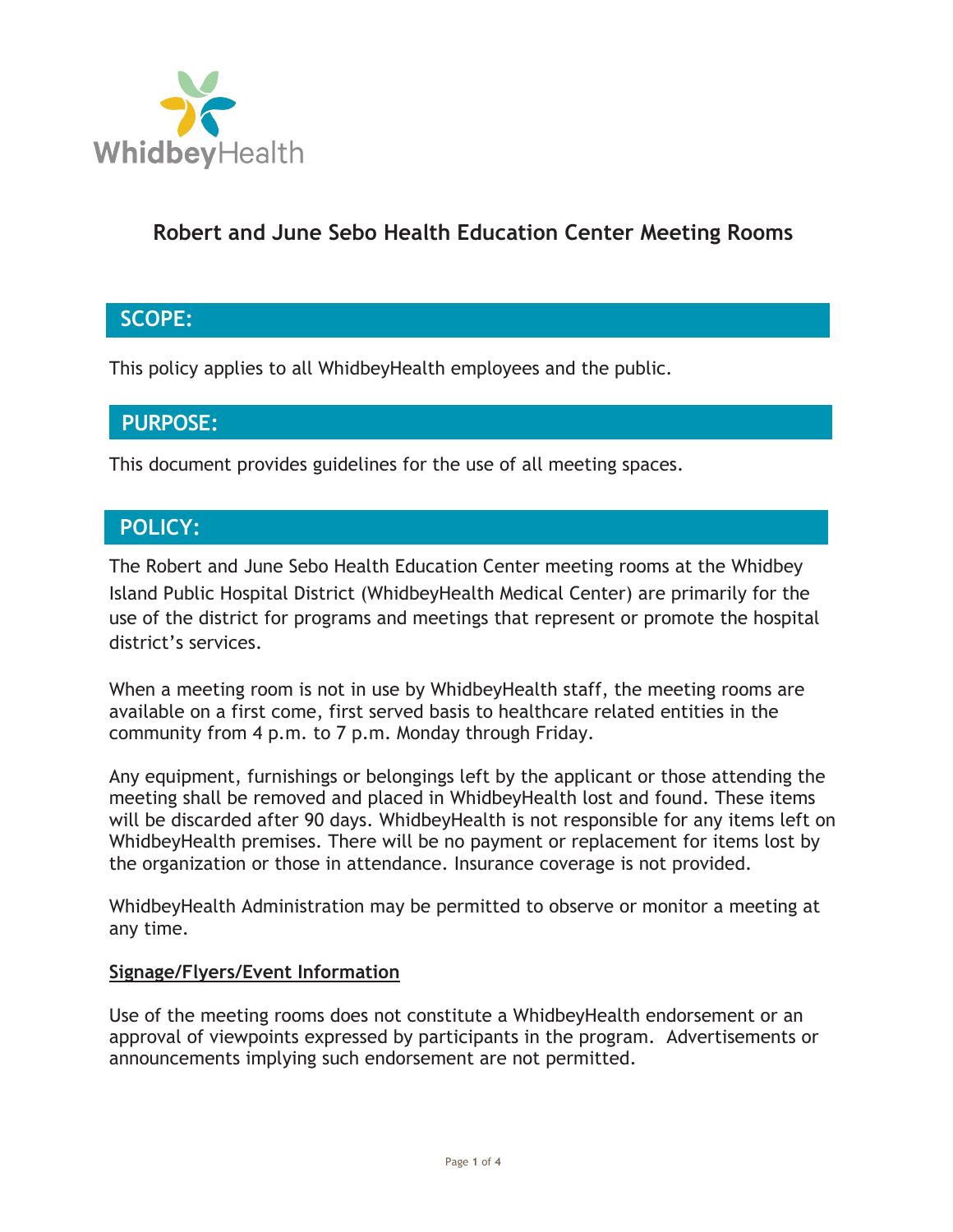

Flyers or any information regarding your event may include the name and address of the meeting room, but not the phone number. Any printed or electronic publicity or marketing materials that include the name and address must include the disclaimer: *This event is not sponsored by WhidbeyHealth Medical Center and Clinics.*

Please place your contact information on any advertisements or flyers so participants can reach you with questions. WhidbeyHealth will not serve as a point of information referral for attendees, who may have questions regarding the meeting or who wish to contact the meeting organizers.

Prior to the use of the meeting room, Administration reserves the right to review any signage, decorations or literature to be displayed in the meeting room for compliance with the meeting room policy.

No signage or decorations may be affixed to the walls, woodwork, ceiling, windows or furniture using nails, thumbtacks or staples. Usage of tape or other adhesives are not permitted.

#### **Meeting Room Standards**

Restrictions include, but are not limited to:

- No food of any kind is permitted; beverages are permitted with a lid
- No confetti
- No burning candles, incense or any type of open flame
- Nothing may be adhered to the walls, *i.e.* no tape, staples, glue or tacks
- Decorating is permitted, but certain types of decorations are prohibited

All signage, decorations or displays must be removed at the conclusion of the meeting.

The meeting room must be completely vacated at the posted closing time, unless prior arrangements have been made with an Administrative Assistant. Meeting room furniture is not permitted to be moved under any circumstance. WhidbeyHealth Environmental Technicians will set up the furniture prior to a meeting when requested. Rooms should be clean, free of trash and lights turned off before leaving.

The applicant placing the reservation request is responsible for all reasonable repair or replacement costs for damage to the facility space, fixtures, or equipment utilized during occupancy.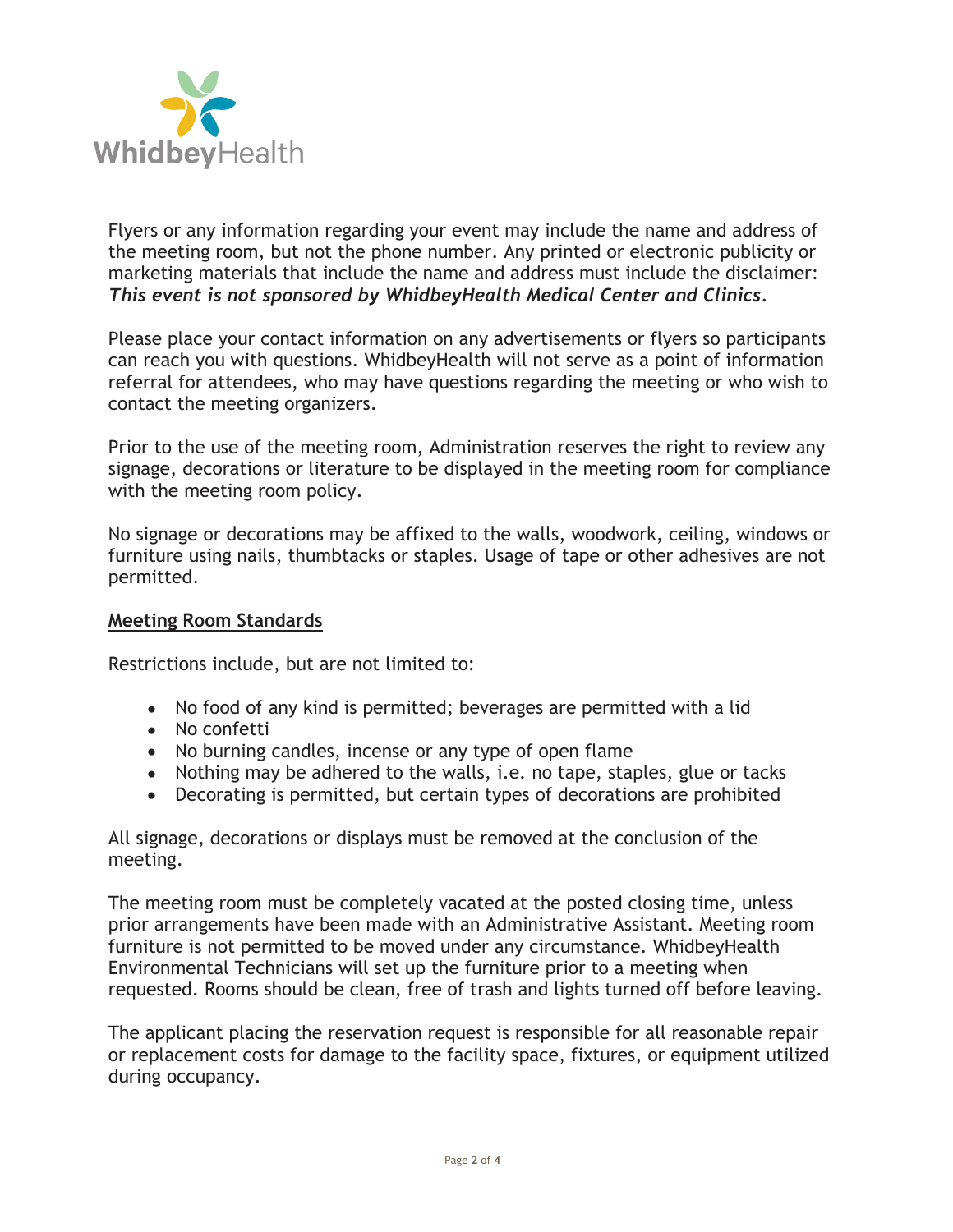

WhidbeyHealth reserves the right to revoke a reservation if the program or gathering is disruptive to the normal course of business or in violation of guidelines set forth in this Meeting Room Policy.

No sale of goods or services, or the solicitation for future sales or services, will be permitted without prior administrative approval.

Service animals are permitted in meeting room spaces.

Facility users are responsible for noting the location of fire exits and for being familiar with evacuation procedures.

All Whidbey Island Public Hospital District campuses (WhidbeyHealth) are tobacco free. This includes the parking lots.

WhidbeyHealth reserves the right to refuse room availability at any time if these standards are not met or are continually disregarded.

#### **Facility Equipment Use**

It is the responsibility of the instructor/event host to bring their presentations on either a flash drive and provide all necessary hardware required to use the WhidbeyHealth media equipment. Call the Administration Assistant (ext. 4001) to discuss available equipment onsite.

#### **Parking**

Parking is limited at WhidbeyHealth. Parking is not permitted in the front Emergency Room parking lot. Nearby off-site parking may be available, but cannot be guaranteed. Attendees are encouraged to car pool.

#### **Cancellation of Reservation**

If, for any reason, the applicant must cancel the use of the facility, Administration must be notified as soon as possible prior to the scheduled date of use. The phone number is 360.678.7656 ext. 4001 and voice mail is available 24 hours a day, 7 days a week.

Three or more 'no shows' by an organization without notice may result in revocation of facility use.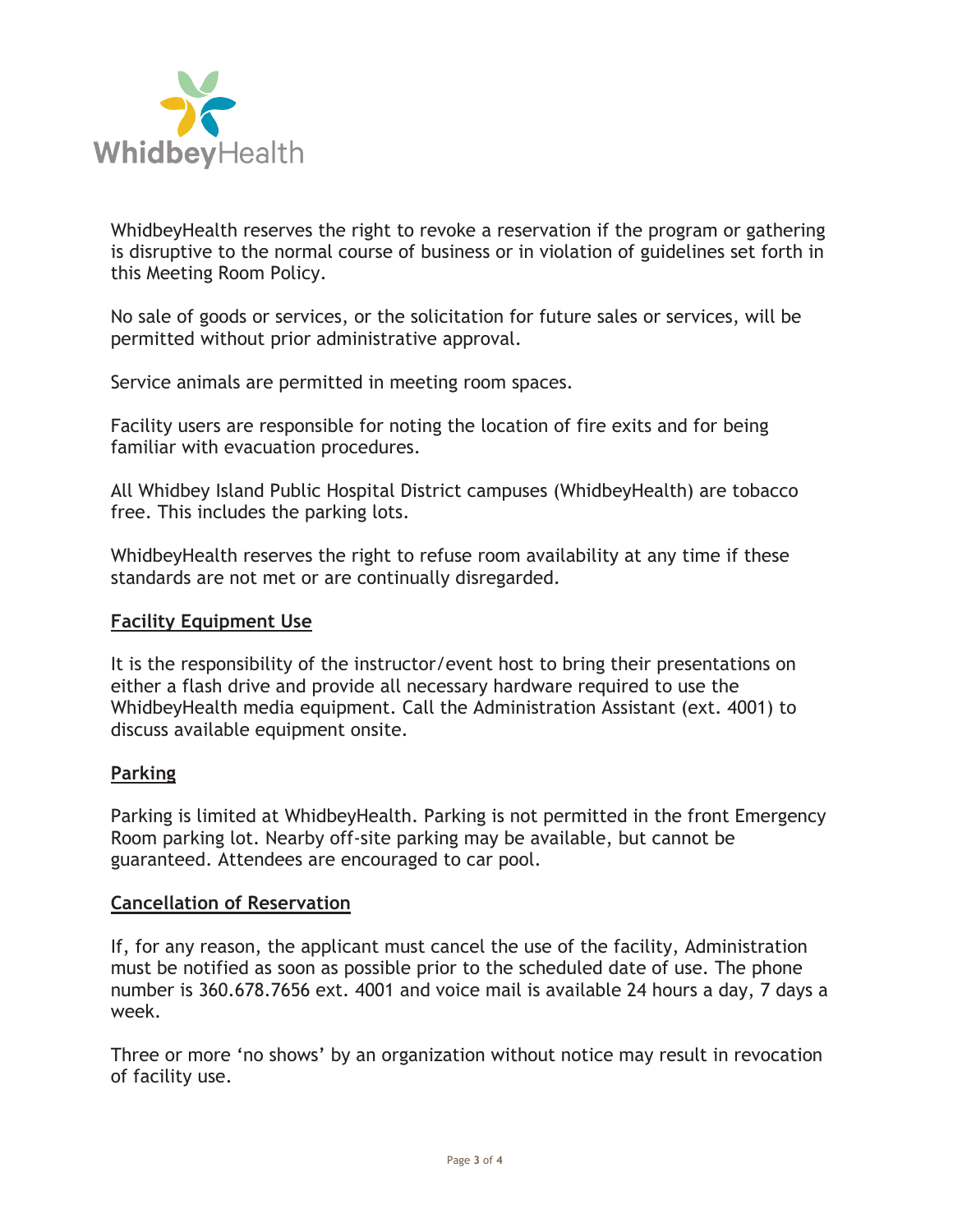

The Whidbey Island Public Hospital District (WhidbeyHealth) reserves the right to cancel reservations for District events when needed. Notice will be given with as much advanced notice as possible.

## **PROCEDURE:**

**Meeting rooms may be reserved by calling Administration staff at 360.678.7656 ext. 4001.**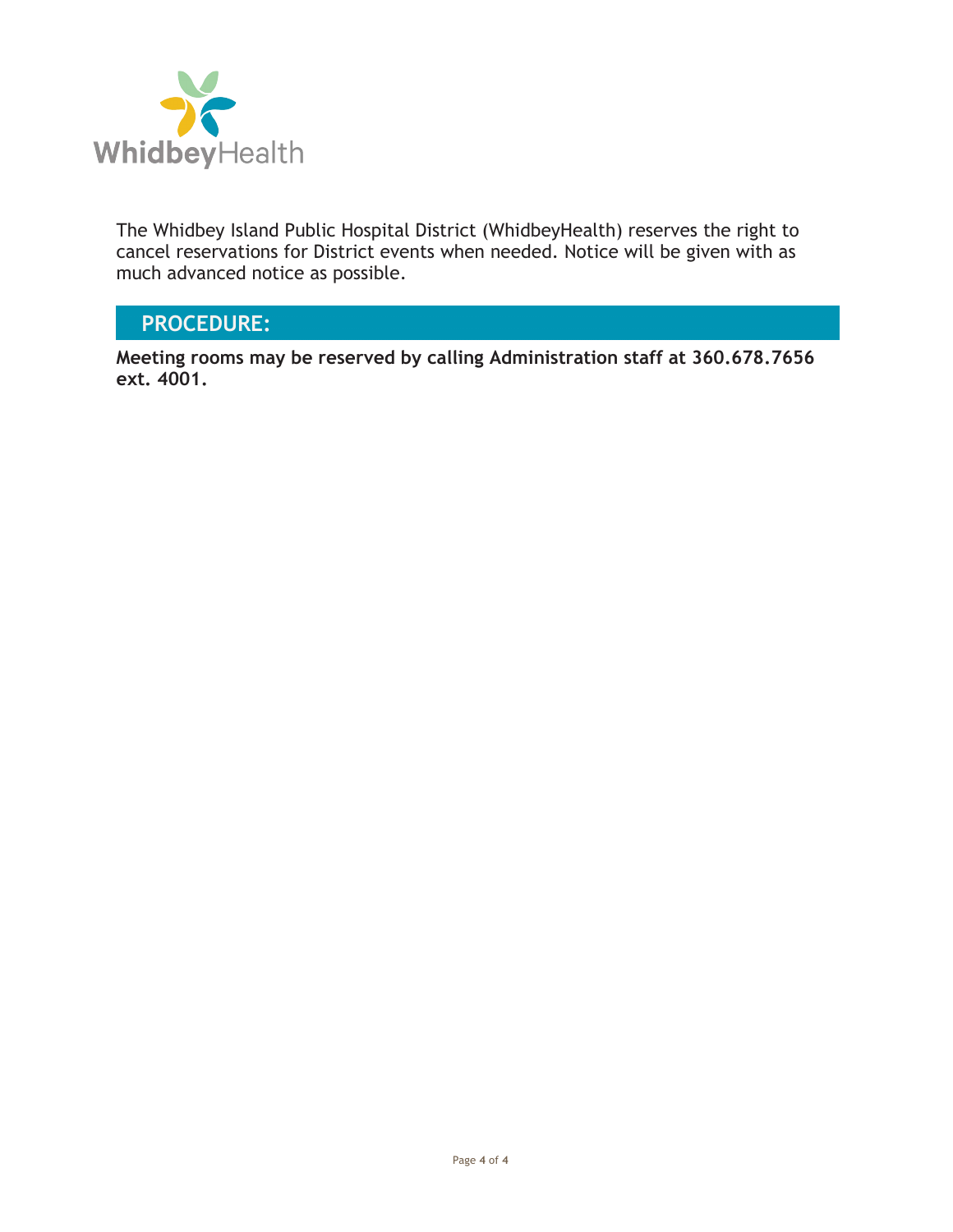

## *Classroom Style Set up*



**AB & C= 80 AB=48 C=24**



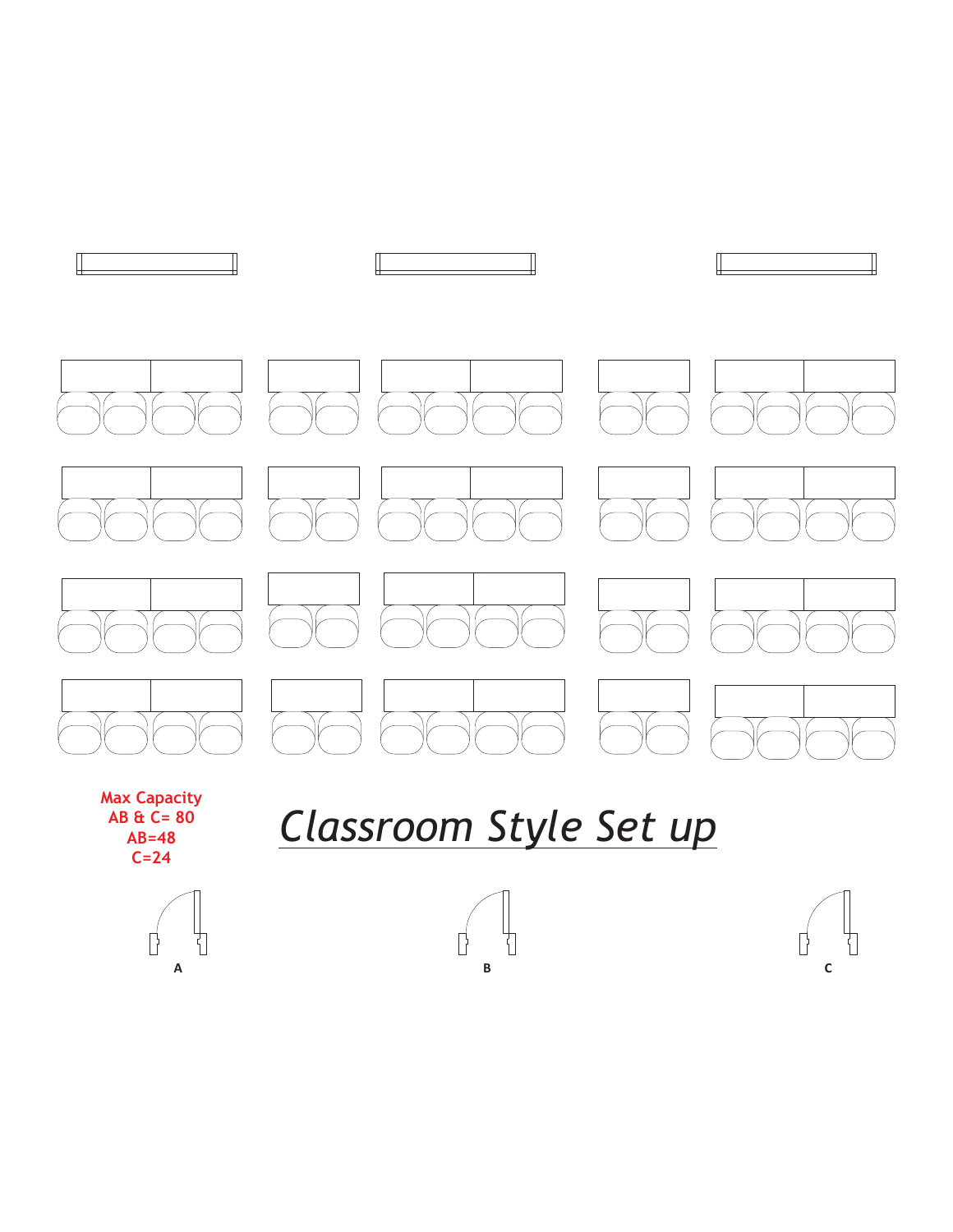

**C=35** $\mathbb{I}$  $\left\vert \cdot\right\vert$ 

 $\Box$  $\overline{\mathbf{r}}$ **A B C**

 $\Box$ 

Ī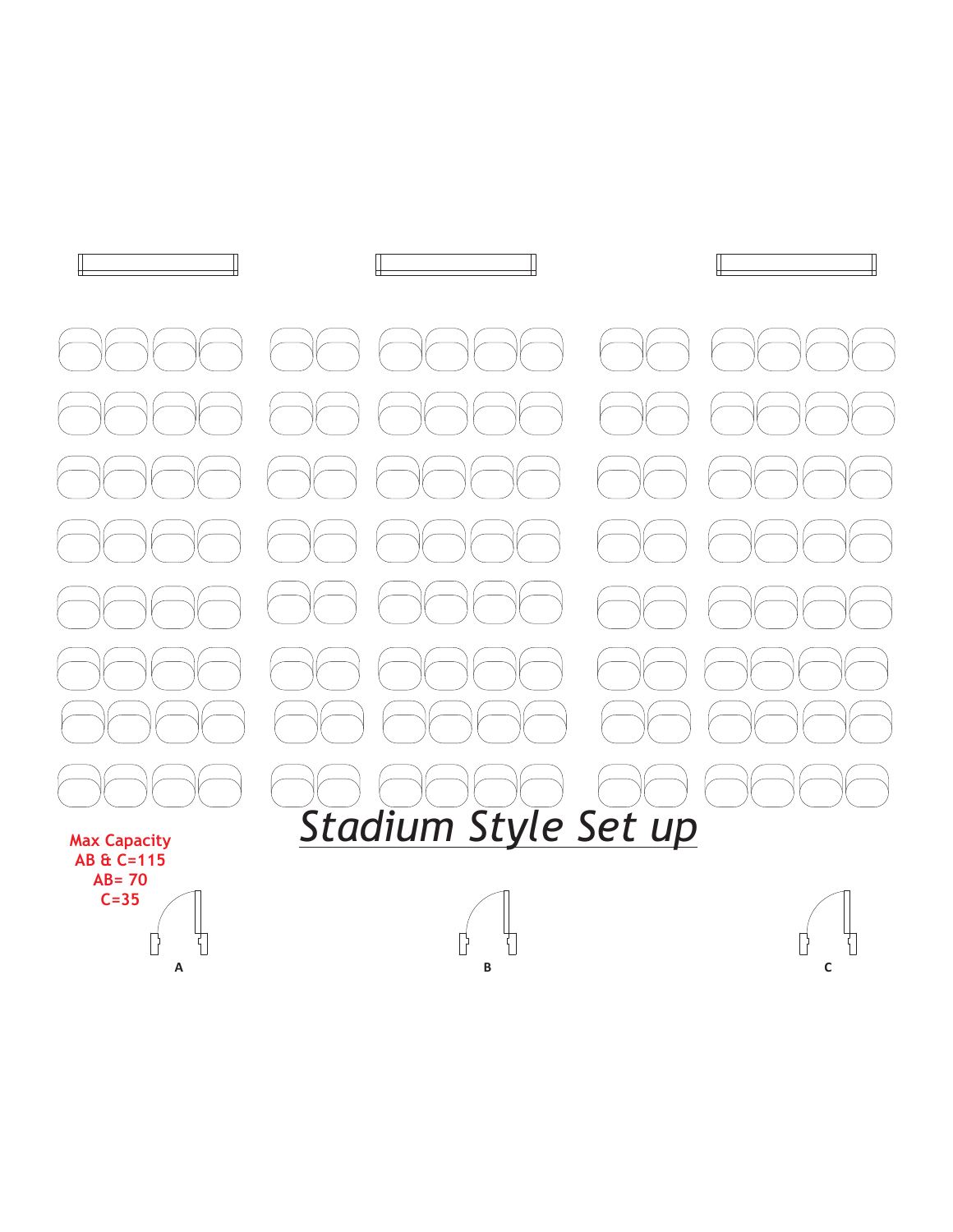

**Max Capacity AB &C=32 (U shape) 50 Full Square AB= 24 (U shape) 35 Full Square C= 16 (U Shape) 22 Full Square**